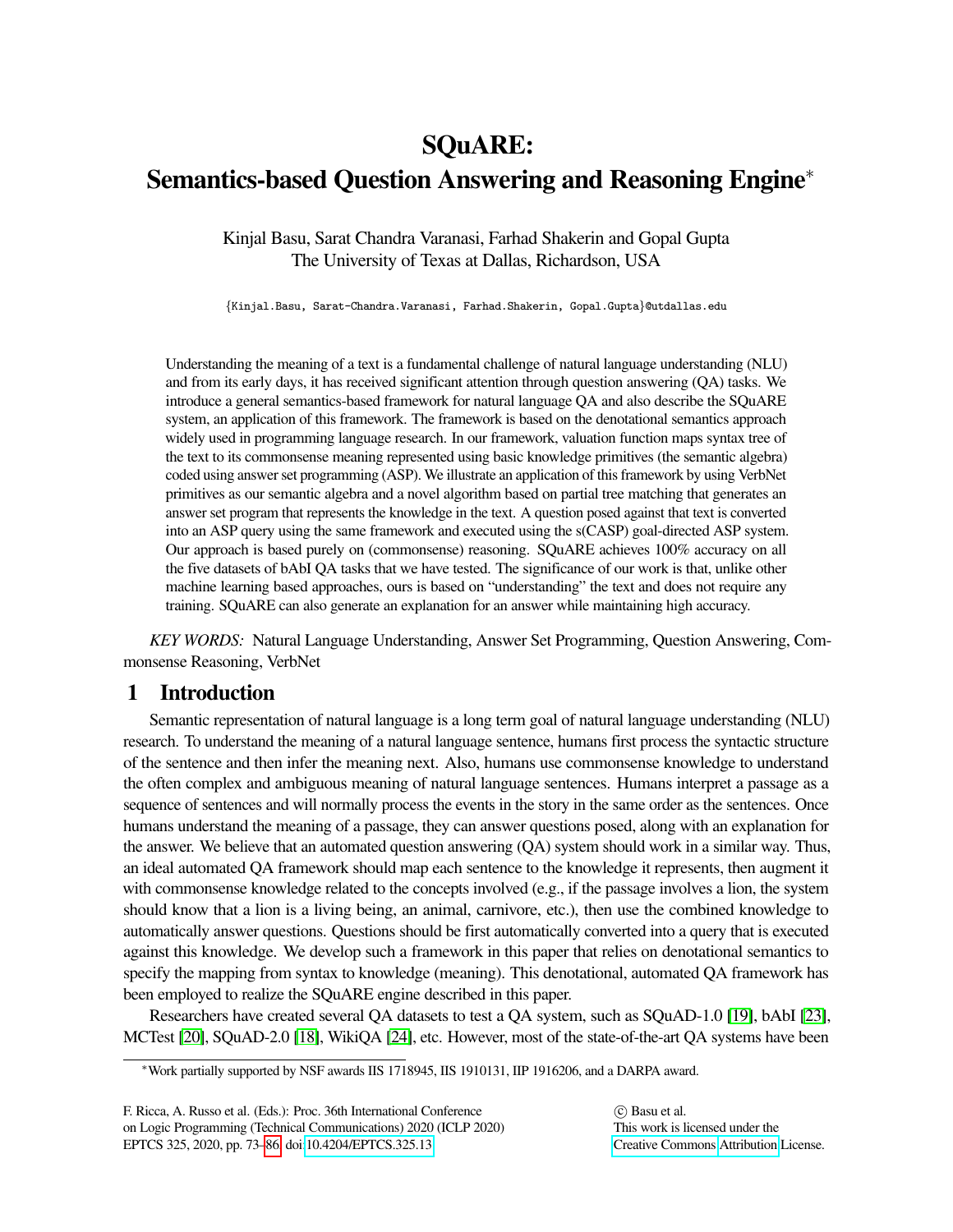developed using machine learning (ML) techniques. The common drawback among all of these ML-based systems is that they answer questions by exploiting the correlation among words and without properly understanding the content. These systems are also not explainable, i.e., cannot generate a justification of their conclusions. They may perform well for a particular dataset or a domain, but will fail on other tasks. Humans can easily generalize from one type of question to another, even if they have not encountered it before. This leads to another problem for all these machine learning based systems: they fail to answer questions for which they have not seen training data. Most of such ML-based QA systems work as information retrieval agents that can answer questions against a textual passage with either shallow (or, no) reasoning capabilities. In this paper, we present a general semanticsbased framework for automated QA that is a step towards mimicking the human question answering mechanism.

We also introduce our novel algorithm for automatically generating the knowledge (semantics) corresponding to each English sentence. The algorithm leverages the comprehensive verb-lexicon for English verbs—VerbNet [\[6\]](#page-12-0). For each English verb, VerbNet gives the syntactic and semantic patterns. The algorithm employs partial syntactic matching between parse-tree of a sentence and a verb's *frame syntax* from VerbNet to obtain the meaning of the sentence in terms of VerbNet's primitive predicates. This matching is motivated by denotational semantics and can be thought of as mapping parse-trees of sentences to knowledge that is constructed out of semantics provided by VerbNet. The VerbNet semantics is expressed using a set of primitive predicates that can be thought of as the *semantic algebra* of the denotational semantics [\[21\]](#page-13-6).

SQuARE has been tested on five datasets (*single supporting fact*, *two supporting facts*, *three supporting facts*, *two argument relations* and *positional reasoning*) of the bAbI QA tasks, that is created by Facebook-Research for testing text understanding and reasoning of a QA system. The bAbI QA datasets consist of stories. Each story is a collection of simple sentences and the questions are asked in between a set of sentences interactively or at the end of the story. Answer for each question can be computed by performing commonsense reasoning over the information captured from the earlier sentences. We choose bAbI QA dataset to test SQuARE, as the sentences involved are simpler and require less amount of pre-processing work so we can concentrate on the semantic representation and reasoning tasks. The SQuARE system achieves 100% accuracy on all five tasks tried, outperforming state-of-the-art systems. It also surpasses other systems wrt explainability as it can provide proper justification for each answer.

This paper makes the following novel contributions: (i) furnishes a fully explainable semantic-based general framework for textual question answering, (ii) demonstrates that a QA application—SQuARE—developed using the framework can reach 100% accuracy without training; it also outperforms the machine learning based models in terms of explainability, (iii) showcases the novel partial tree matching algorithm using VerbNet primitives as semantic algebra for the generation of a sentence semantics, (iv) shows how commonsense reasoning can be included for QA in dynamic domains, and (v) provides a method that relies on goal-directed ASP that guarantees a correct answer as long as the semantic representation and the query generation are correct. Our work is purely based on reasoning and does not require any manual intervention other than providing reusable commonsense knowledge coded in ASP. It paves the way for developing advanced NLU systems based on "truly understanding" the text.

#### <span id="page-1-0"></span>2 Background

We next describe some of the key technologies we employ. Our effort is based on answer set programming (ASP) technology [\[4,](#page-12-1) [3\]](#page-12-2), specifically, its goal-directed implementation in the s(ASP) and s(CASP) systems [\[13,](#page-13-7) [1\]](#page-12-3). The semantics of a sentence and *frame semantics* of VerbNet that we use are represented as answer set programs. The use of a goal-directed implementation of ASP is critical to our project. We assume that the reader is familiar with ASP. Expositions of ASP can be found elsewhere [\[3\]](#page-12-2).

The s(ASP) System: s(ASP) [\[13\]](#page-13-7) is a query-driven, goal-directed implementation of ASP. The s(CASP) system [\[1\]](#page-12-3) is an extension of s(ASP) that adds constraint solving over reals. Goal-directed execution of s(ASP)/s(CASP)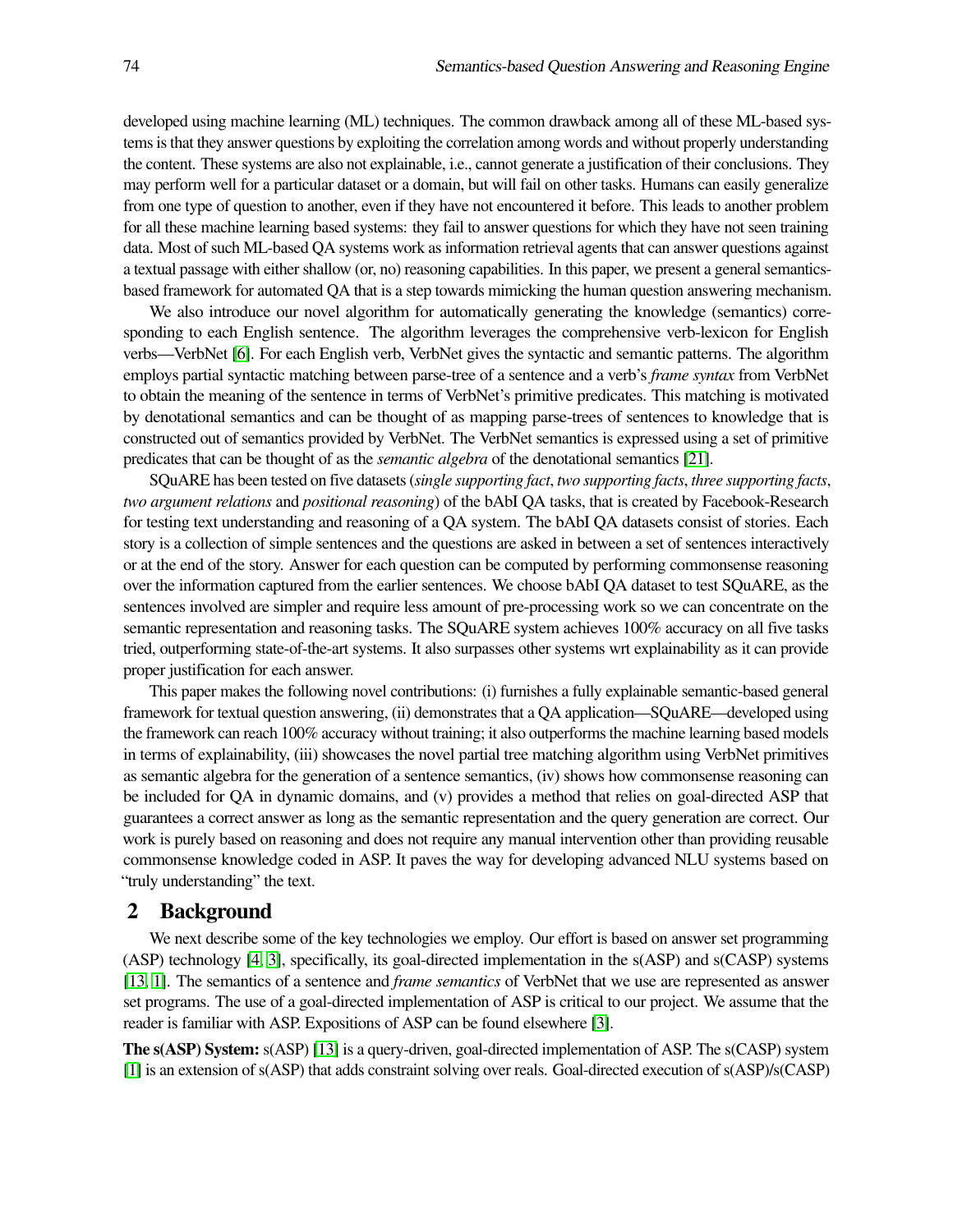is indispensable for automating commonsense reasoning, as traditional grounding and SAT-solver based implementations of ASP may not be scalable. There are three major advantages of using s(ASP) (and s(CASP)) system: (i) s(ASP) does not ground the program, which makes our framework scalable, (ii) it only explores the parts of the knowledge base that are needed to answer a query, and (iii) it provides justification (proof tree) for an answer.

Stanford CoreNLP Tool Set: Stanford CoreNLP [\[11\]](#page-13-8) is a set of tools for natural language processing. SQuARE only uses *parts-of-speech (POS) tagger*, *named-entity recognizer (NER) tagger*, *constituency parser* and *dependency parser* from this set. Based on the context, POS tagger generates the necessary parts

of speech such as noun, verb, adjective, etc., for each statement and also identifies the question type (e.g., what, where, who). The NER tagger identifies namedentities, such as a person's name. Constituency parser produces the syntactic parse tree (shown in figure [5\)](#page-5-0) of a sentence where the node's value follows Penn-Treebank's tags [\[12\]](#page-13-9). The dependency graph provides

<span id="page-2-0"></span>

the grammatical relations between words in a sentence. Dependency relations follow enhanced universal dependency annotation [\[17\]](#page-13-10). Figure [1](#page-2-0) shows an example of the POS tagging and the dependency graph of a statement from the *two argument relations* task from the bAbI dataset [\[23\]](#page-13-2).

VerbNet: VerbNet [\[6\]](#page-12-0) is the largest online network of English verbs. It is inspired by Beth Levins classification of verb classes and their syntactic alternations [\[9\]](#page-12-4). A verb class in VerbNet is mainly expressed by *syntactic frames*, *thematic roles*, and *semantic representation*. The VerbNet lexicon identifies thematic roles and syntactic patterns of each verb class and infers the common syntactic structure and semantic relations for all the member verbs. Figure [2](#page-2-1) shows an example of a VerbNet frame of the verb class *discard*. Note that there can be multiple frames for a given verb class, one for each type of usage of the verb. The first line in the figure (*NP V NP PP.Destinations*) shows the syntax tree pattern for this particular usage. The second line shows an example of English sentence that matches the usage. The third line (we call it *frame syntax*) shows the constraints on the syntactic categories NP, PP, etc. (e.g., the first noun phrase should be of type AGENT). The final line (we call it *frame semantics*) shows the meaning expressed using basic primitive predicates of VerbNet (*exert force, contact, motion*, etc.). A verb in an English sentence generally corresponds to an event. The meaning expressed using primitive predicates represents the semantic relations between event participants across the course of the event.

# 3 General Architecture for Semantics-based NLP QA

Denotational semantics has been extensively used in the study of programming languages. Broadly, denotational semantics is concerned with defining the meaning of a program in terms of mathematical objects called domains, such as integers, truth values, tuples of values, and mathematical functions [\[21\]](#page-13-6). Typically, there are three components of denotational semantics of a programming language:

- <span id="page-2-1"></span>NP V NP PP.Destinations Example *" Steve tossed the ball to the garden."* Syntax Agent V Theme  $\{\{\text{+Dest}\}\}\$  Destination Semantics Exert Force(During(E<sub>0</sub>),Agent,Theme), Contact(End(E<sub>0</sub>),Agent,Theme),  $Motion(During(E_1), Theme)$ ,  $\neg$  Contact(During(E<sub>1</sub>), Agent, Theme), Path\_Rel(Start(E<sub>0</sub>), Theme, Initial\_Location, Ch\_of\_Loc, Prep), Path\_Rel( $End(E_1)$ , Theme, Destination, Ch\_of\_Loc, Prep),  $Cause(Agent, E_1), Meets(E_0, E_1), Equals(Agent, Initial\_Location)$
- *Syntax*: specified as abstract syntax trees.

Figure 2: VerbNet frame instance for the verb class *discard*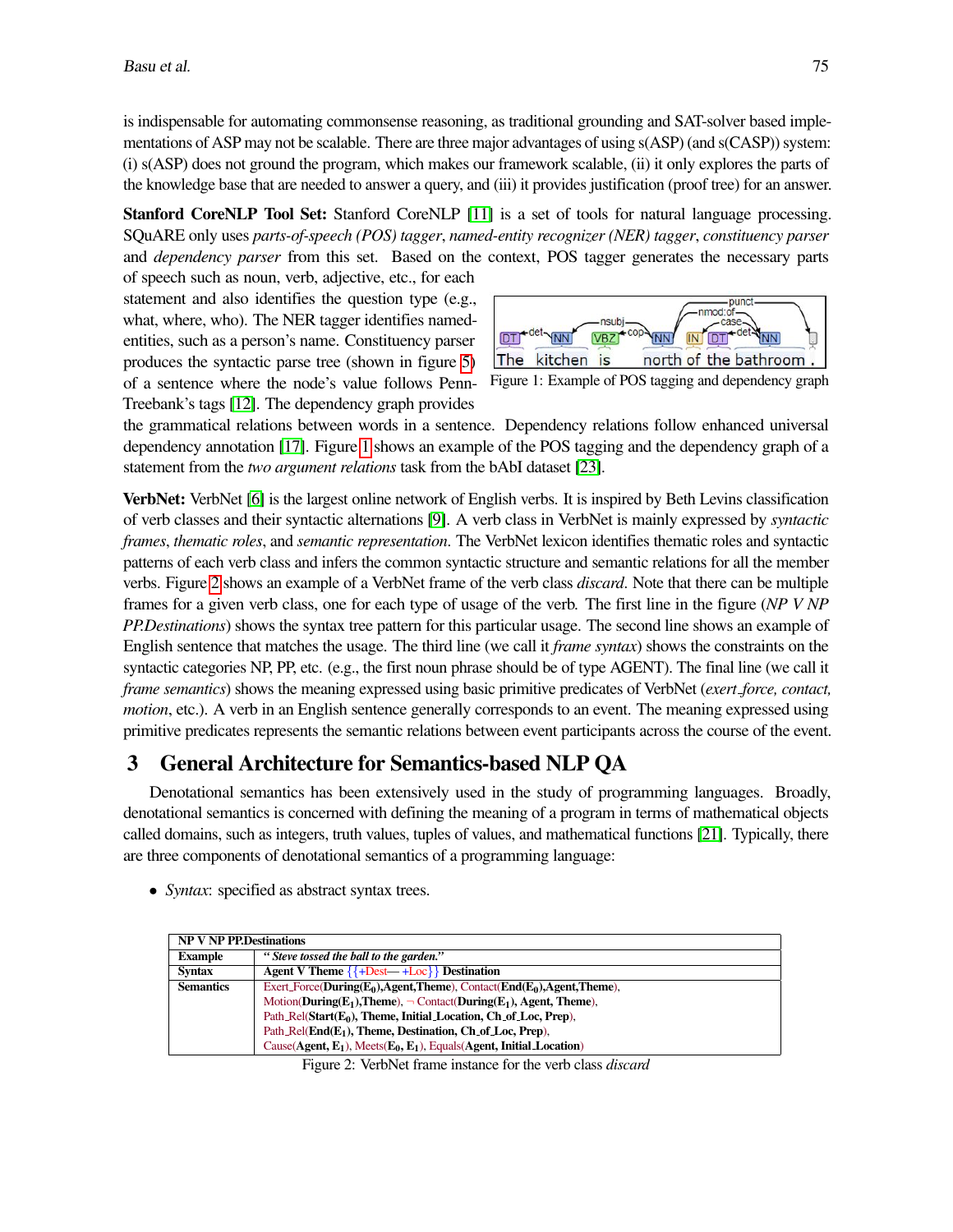- *Semantic Algebra*: these are the basic domains along with the associated operations; meaning of a program is expressed in terms of these basic domains.
- *Valuation Function*: these are mappings from abstract syntax trees and semantic algebra to values in the domains in the semantic algebra.

To "truly understand" a text, an ideal NLU system should transform the natural language text into knowledge expressed using the semantic algebra of well-understood concepts. Then, this semantics can be used for different NLU tasks like question answering, summarization, information extraction, etc. With the formalized textual information, the semantics, and commonsense knowledge, an NLU system can easily perform basic reasoning such as counting, comparing, inference, spatial reasoning. Figure [3](#page-3-0) illustrates a general framework for textual question answering and is explained next.

<span id="page-3-0"></span>

Figure 3: General Framework for Semantic-based QA System

Natural Language Processor: performs the grammatical (syntax) analysis (e.g., lemmatization, parts-of-speech tagging, parsing, etc.) of a natural language sentence and generates the syntactic parse tree via constituency parsing. Many PCFG (probabilistic context free grammar) or deep learning based state-of-the-art parsers are available that find the most probable parse tree from all the trees generated due to the ambiguous nature of the English language.

Valuation Function: takes the parse tree as an input and maps it to the knowledge entailed in the sentence. This knowledge is represented in terms of knowledge primitives (semantic algebra) whose meaning is wellunderstood.

Semantics Generator: The semantics generator applies the valuation function to parse trees using the partial tree matching algorithm to generate the knowledge encapsulated in a sentence. This knowledge is represented as an answer set program. *Partial* tree matching is needed due to the complexity and ambiguity of natural languages.

Commonsense Knowledge: This module represents the background commonsense knowledge needed for reasoning. When some information is not explicitly mentioned in a passage and the system needs it to make inferences, this commonsense knowledge becomes crucial. The commonsense knowledge is also coded in ASP for consistency of notation. Also, our inference algorithms require that all knowledge be coded in ASP. This handcrafted commonsense knowledge has been represented in a generic manner and can be reused in future. This method is very similar to a human knowledge gathering process. We acquire/refine our commonsense knowledge incrementally from information we encounter in our everyday life and we use it for reasoning later when needed. Commonsense knowledge can be thought of as augmenting the semantic algebra of knowledge primitives. It is also employed to augment knowledge output by valuation functions. Note that all commonsense knowledge is generally represented as rules that define defaults, exceptions and preferences coded in ASP. Our goal is to keep the inference algorithm—default reasoning with exceptions and preferences—as simple as possible. This simplicity is important as otherwise it is possible that our encoding contains the knowledge needed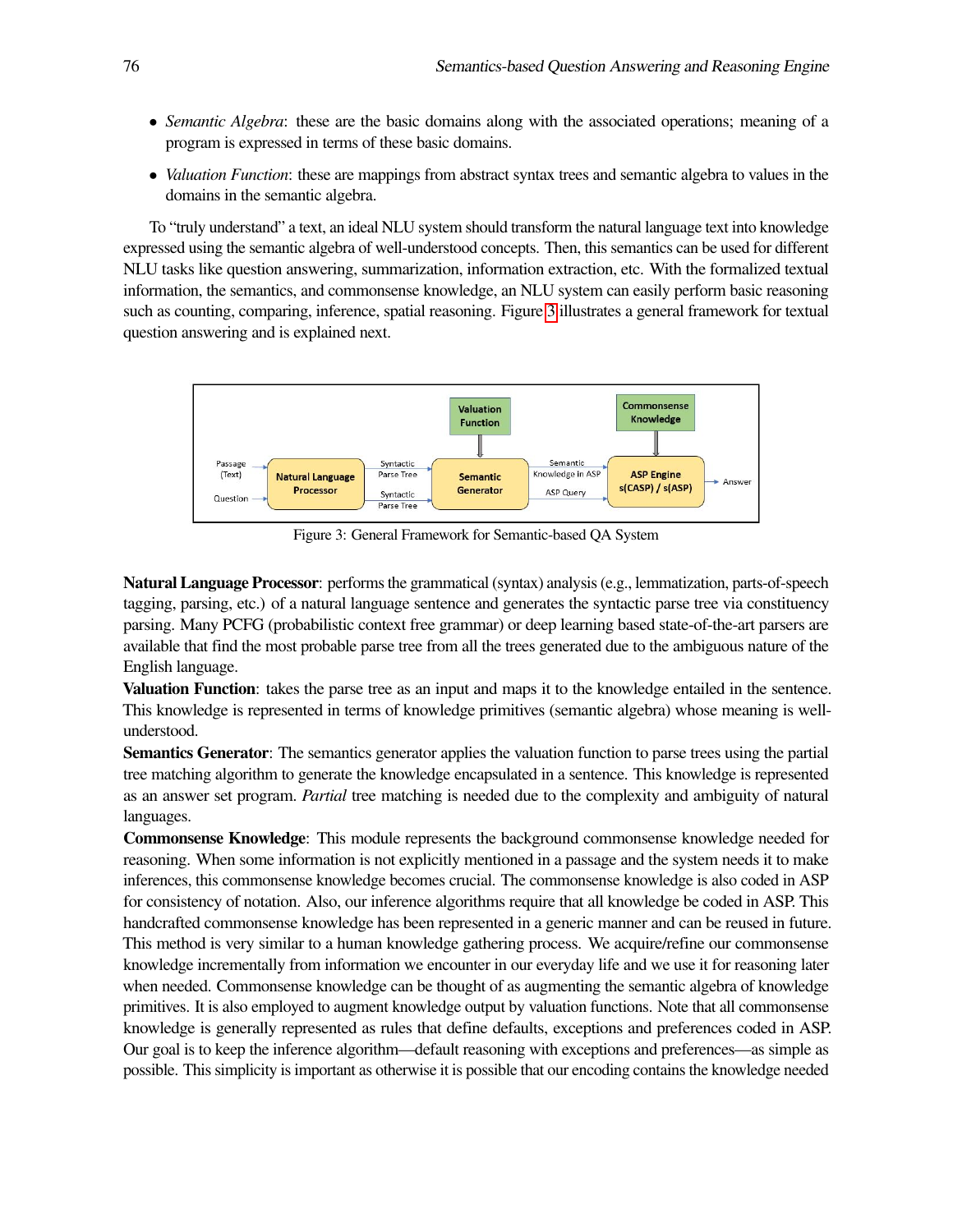<span id="page-4-0"></span>

Figure 4: Sentence to semantic generation process in SQuARE

to answer a question but we are not able to answer it because of the complexity of our decision procedures and not knowing which decision procedure to apply and when.

s(CASP) ASP Engine: The s(CASP) goal-directed ASP engine executes the query generated from the question against the knowledge generated from the text. The s(CASP) system performs a goal-directed search of the knowledge base while applying defaults, resolving exceptions, and retracting defeasible worlds. The (partial) stable models produced in response to the query represents the answer to the question. Moreover, s(CASP) performs all these tasks without grounding the program, avoiding exponential blowup in the grounded program size common in SAT-based systems.

# 4 Semantics-driven QA: the SQuARE System

Unlike programming languages, the denotation of a natural language can be quite ambiguous. English is no exception and the meaning of a word or sentence may depend on the context. The generation of correct knowledge from a sentence, hence, is quite hard. We next present a novel approach to automatically mapping parse trees of simple English sentences to their denotations, i.e., knowledge they represent.

### <span id="page-4-2"></span>4.1 Semantics-driven translation of English sentences

The verb plays a significant role in an English sentence as it represents the event encapsulated in the sentence. The verb also constrains the relation among event participants. As described earlier (Section [2\)](#page-1-0), the VerbNet system captures all of this information through verb classes that represent a group of verbs that share common

<span id="page-4-1"></span>

|     | <b>Algorithm 1 Semantic Knowledge Generation</b>                                 |                                                                  |
|-----|----------------------------------------------------------------------------------|------------------------------------------------------------------|
|     | <b>Input:</b> $p_t$ : constituency parse tree of a sentence                      |                                                                  |
|     | <b>Output:</b> <i>semantics</i> : sentence semantics                             |                                                                  |
|     | 1: <b>procedure</b> GETSENTENCESEMANTICS $(p_t)$                                 |                                                                  |
| 2:  | verbs $\leftarrow$ getVerbs( $p_t$ )                                             | $\triangleright$ returns list of verbs present in the sentence   |
| 3:  | semantics $\leftarrow \{\}$                                                      | $\triangleright$ initialization                                  |
| 4:  | <b>for each</b> $v \in \text{verbs}$ <b>do</b>                                   |                                                                  |
| 5:  | $classes \leftarrow getVNClasses(v)$                                             | $\triangleright$ get the VerbNet classes of the verb             |
| 6:  | for each $c \in \text{classes}$ do                                               |                                                                  |
| 7:  | $frames \leftarrow getVNFrames(c)$                                               | $\triangleright$ get the VerbNet frames of the class             |
| 8:  | for each $f \in \text{frames}$ do                                                |                                                                  |
| 9:  | thematicRoles $\leftarrow$ getThematicRoles( $p_t$ , f.syntax, v)                | $\triangleright$ see Algorithm 2                                 |
| 10: | semantics $\leftarrow$ semantics $\cup$ getSemantics(thematicRoles, f.semantics) |                                                                  |
| 11: |                                                                                  | $\triangleright$ map the thematic roles into the frame semantics |
| 12: | end for                                                                          |                                                                  |
| 13: | end for                                                                          |                                                                  |
| 14: | end for                                                                          |                                                                  |
| 15: | return semantics                                                                 |                                                                  |
|     | 16: end procedure                                                                |                                                                  |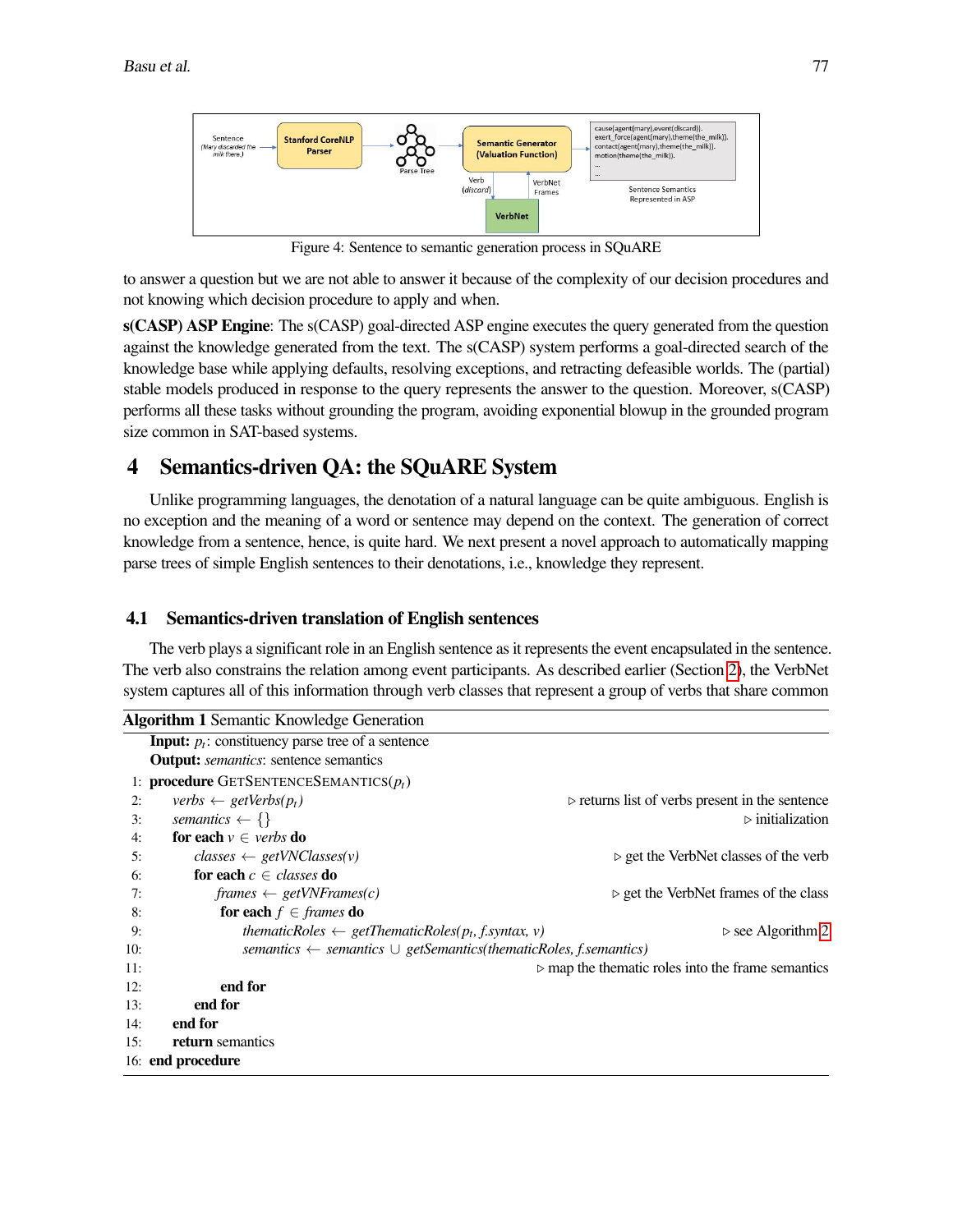meaning (e.g., toss and discard). As discussed earlier, VerbNet also provides a skeletal parse tree (frame syntax) for different usages of a verb and the corresponding semantics (frame semantics) that represent the knowledge. Thus, VerbNet can be thought of as a very large valuation function that maps syntax tree patterns to their respective meanings: essentially, a giant case statement represented through the large collection of VerbNet frames, where each frame represents the mapping of one specific type of usage of a verb class to its meaning. Thus, in Fig. [2,](#page-2-1) knowledge contained in the sentence "Steve tossed the ball to the garden." is represented by the conjunction of predicates in the frame semantics (line 4), where predicate argument AGENT is instantiated to 'Steve', THEME to 'the ball', DESTINATION to 'the garden', etc. Fig. [4](#page-4-0) shows another example.

Thus, given the parse tree of a sentence, *p<sup>t</sup>* , the SQuARE system matches VerbNet's syntax tree skeletons of the verbs occurring in the sentence with sub-trees of  $p_t$ . The predicates corresponding to the matching skeletons are assembled together to produce the knowledge represented in the sentence, as discussed earlier and illustrated in figure [4.](#page-4-0) The knowledge is represented in terms of VerbNet primitive predicates (semantic algebra). For example, one relation in the semantic algebra of the verb *discard* is *CAUSE*. The relation *CAUSE* is a binary relation qualifying the actor of *discard* with the verb *discard* itself. That is, *CAUSE* is represented as *CAUSE(Agent, event(discard))* where *Agent* is a thematic role from VerbNet.

In the SQuARE system, first, the English sentence is parsed using Stanford's CoreNLP parser to obtain the syntactic parse tree of the sentence. In the parse tree (illustrated in Figure [5\)](#page-5-0), there will always be a root node (blue colored), named *Root*, from where the tree expands. All the internal nodes (green colored) possess the *word, phrase* or *clause* tags from Penn-Treebank [\[12\]](#page-13-9). The word-level tags are the parts-of-speech tag of each word, such as NN (nominal noun), VBD (verb: past tense), etc. The example of phrase-level tags are NP *(noun phrase)*, VP *(verb phrase)*, PP *(preposition phrase)*, etc., and clause-level tags are S *(simple declarative clause)*, SBARQ *(Direct question introduced by a wh-word or a wh-phrase)*, etc. The leaf nodes (orange colored) of the parse tree are the words from the sentence with the parts-of-speech node as their parent. Figure [5](#page-5-0) shows the syntactic parse tree of the sentence -*"Mary discarded the milk there."*.

Next, the generated syntactic parse tree of a sentence is passed as an input to our *Semantic Knowledge Generation* algorithm [1](#page-4-1) that maps the sentence to its meaning. To accomplish this, the list of verbs mentioned in the sentence are collected and their syntactic and semantic information is determined. As discussed earlier, each verb is a part of one or more

<span id="page-5-0"></span>

Figure 5: Parse-Tree

VerbNet classes and each class has multiple frames. A frame provides information about the syntactic structure of the verb along with thematic roles. The semantic definition of each frame uses pre-defined predicates of VerbNet that have thematic-roles (AGENT, THEME, etc.) as arguments. These predicates are represented in ASP. *Our goal is to find the partial matching between the parse tree and the frame's syntactic structure and ground the thematic-role variables so that we can get the semantics of the sentence from the frame semantics and represent it in ASP.*

The syntax of a frame consists of word- and phrase-level tags from the Penn Treebank, described earlier. For each frame, VerbNet also provides the mapping between the thematic roles and the tags (Figure [2](#page-2-1) illustrates an example). The algorithm starts from the verb node, performs a bottom-up search and finds the matching frame at each level through depth-first traversal. The matching mechanism can also skip words at a level if it does not fit the VerbNet frame. For instance, Algorithm 2 ignores prepositions if it is not used in the frame syntax. If an exact or partial match is found, the algorithm returns the thematic roles to the parent Algorithm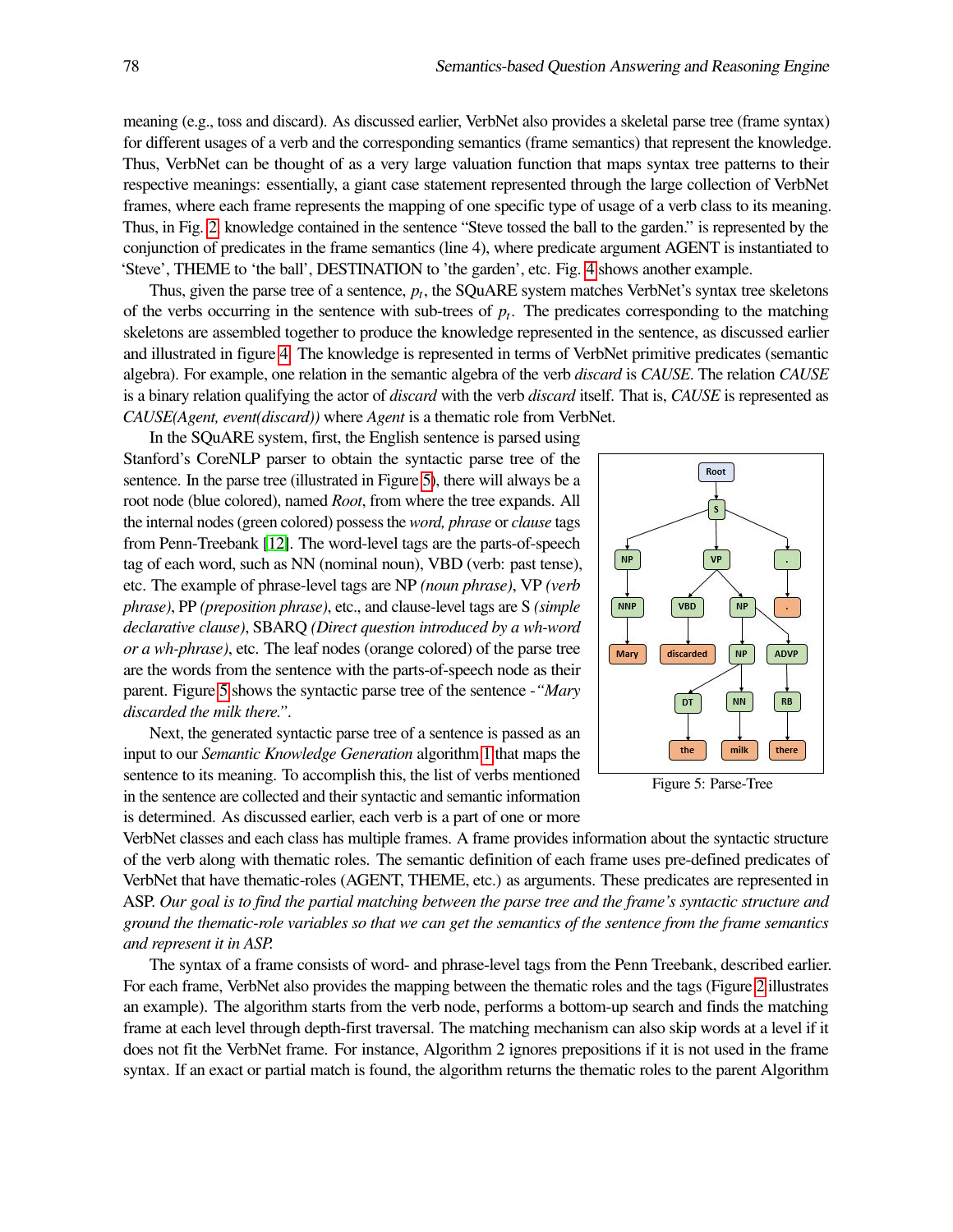[1.](#page-4-1) If a match is not found then the algorithm looks for a match at the parent level. The algorithm terminates when we reach the root without a match. In such a case, we return an empty set. This partial tree matching is summarized in Algorithm [2.](#page-6-0)

# 4.2 Passage translation

A passage or a story is a collection of sentences. Humans formulate the meaning of a passage by combining the meaning of each individual sentence. In our mind, we can quickly order the events that occur in the passage and with our commonsense knowledge, we can relate the participants involved (e.g., actor, recipient, or object) in the state before, after, and during each event. When reading a passage, humans construct the knowledge (semantics) of each sentence. The knowledge constructed is non-monotonic, for example, containing defaults and exceptions. The knowledge accumulated as we read the sentences in the passage captures the information of the events in the passage until the last sentence read. For example, when processing the sentence - *"John moved to the bathroom"*, a human would assume that *John* would be at *the bathroom* at the next instant, unless we encounter an exception in the next sentence, such as *"But the door was locked."*. In other words, we arrange events in a passage in the temporal order corresponding to the order of the sentences containing these events. Predicates associated with events thus will have to have a timestamp argument to capture this ordering. We assume the events in the story have occurred sequentially unless we find exceptions. The meaning of a passage is composed of the meaning of each of its individual sentences. Each sentence is assigned a unique identifier. The meaning of each sentence is represented as an answer set program. The meaning of a passage is the union of the answer set programs of its sentences.

### 4.3 Commonsense Concepts

Similar to humans, SQuARE needs to use commonsense knowledge to understand the environments and the relationships between objects and persons in the story. Each verb will have associated commonsense knowledge. As an example, consider the verb *possess* arising in the bAbI dataset. SQuARE will have to compute, for example, whether an object is possessed by someone at some point in time and also compute the location of the objects from the knowledge of events in the passage. The property *possession* captures the ownership of an object by a person of the story. Similarly, the property *location* captures the position or place of a person in the story. The commonsense meaning of *possess* is described below as a default rule in ASP.

```
property(possession, T, Per, Obj) :- path_rel(T, start(X), source(_), theme(Obj)),
  cause(T, agent(Per), event(X)), not ab(possess_verb(X)), not unknown_value(Obj).
```
The *path rel* or *path-relation* predicate is part of the VerbNet semantic algebra that depicts the relationship between the start of an event/action, the *source*, and the *theme*. From the definition of the *path rel* predicate, the relationship tells that the starting of event *X* moves the *theme* from the *source* (which we do not care about now

#### <span id="page-6-0"></span>Algorithm 2 Partial Tree Matching

| <b>Input:</b> $p_t$ : constituency parse tree of a sentence; s: frame syntax; v: verb |                                                                                                  |
|---------------------------------------------------------------------------------------|--------------------------------------------------------------------------------------------------|
| <b>Output:</b> tr: thematic role set or <i>empty-set</i> : $\{\}$                     |                                                                                                  |
|                                                                                       |                                                                                                  |
| root $\leftarrow$ getSubTree(node(v), $p_t$ )                                         | $\triangleright$ returns the sub-tree from the parent of the verb node                           |
| while root do                                                                         |                                                                                                  |
| $tr \leftarrow getMatching(root,s)$                                                   | $\triangleright$ if s matches the tree return thematic-roles, else $\{\}$                        |
| <b>if</b> $tr \neq \{\}$ then return tr                                               |                                                                                                  |
| end if                                                                                |                                                                                                  |
| root $\leftarrow$ getSubTree(root, $p_t$ )                                            | $\triangleright$ returns <i>false</i> if root equals $p_t$                                       |
| end while                                                                             |                                                                                                  |
| return $\{\}$                                                                         |                                                                                                  |
|                                                                                       |                                                                                                  |
| 2:<br>6:<br>8:<br>9:                                                                  | 1: <b>procedure</b> GETTHEMATICROLES( $p_t$ , s, v)<br>3:<br>4:<br>5:<br>7:<br>10: end procedure |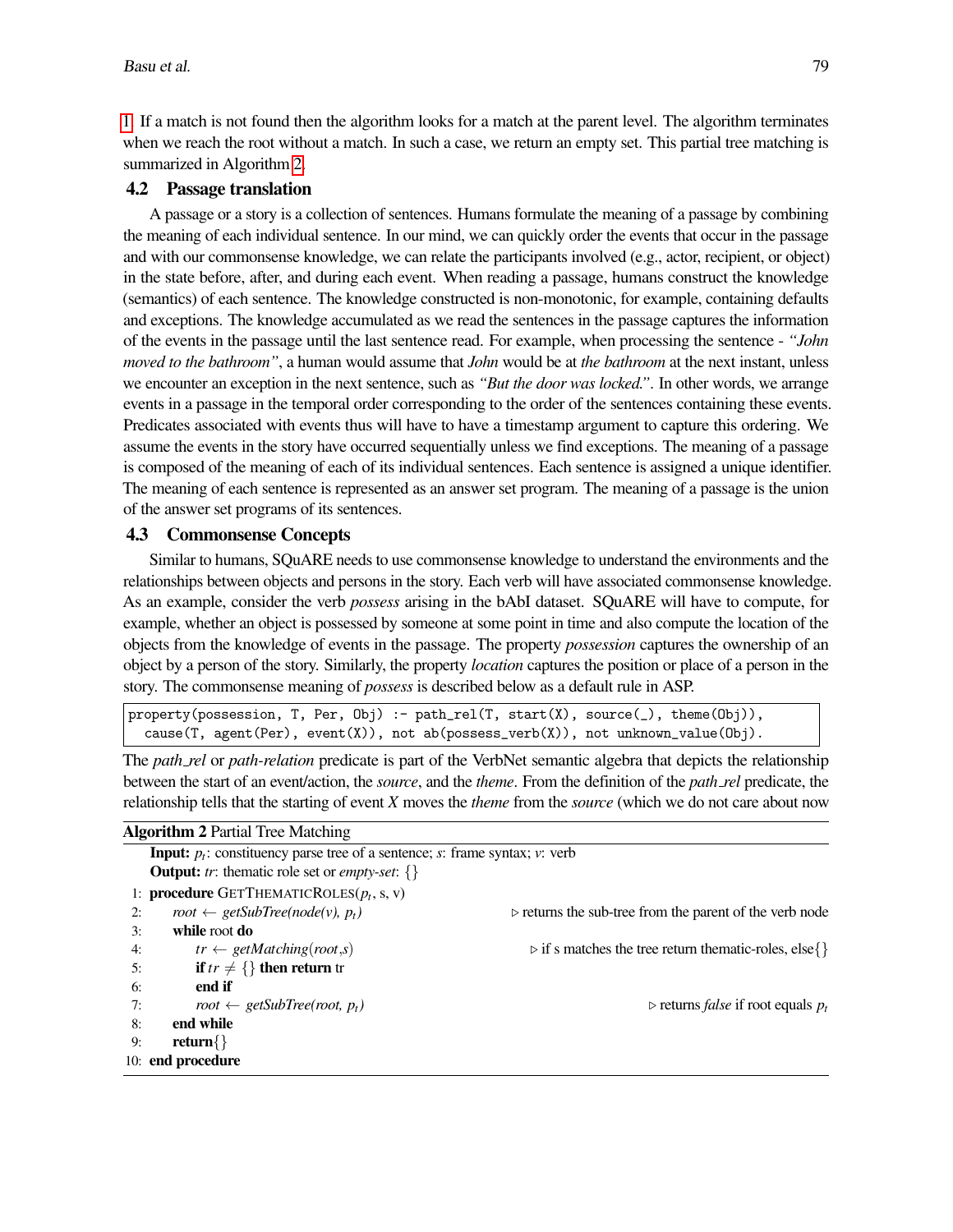as it is unknown). *Cause* predicate illustrates that in the same timestamp of the *path rel*, the *agent* causes the event. The rule has also a weak exception [\[3\]](#page-12-2) that falsifies *possession* if there is any abnormality present about the possessive verb *X*. Also, the rule confirms the variable *object* is not *unknown* through the negated call not unknown\_value(Obj).

Commonsense law of inertia is also needed for the verb *possess*. Thus, the system assumes that the object/person stays in the same state where it was in the previous time-stamp if there is no evidence about the state change of that object/person in the current time-stamp. The reverse is also true, that is, if an object is not possessed in an earlier timestamp, it is not possessed by any person in the current time-stamp, unless there is evidence to the contrary. These default rules are given below (their meaning is fairly obvious and is omitted due to lack of space; note that after  $(T2, T1)$  stands for time  $T2 >$  time T1):

```
(1) property(possession, T2, Per, Obj) :- after(T2, T1),
     property(possession, T1, Per, Obj), not neg_property(possession, T2, Per, Obj).
(2) neg_property(possession, T2, Per, Obj) :- after(T2, T1),
     neg_property(possession, T1, Per, Obj), not property(possession, T2, Per, Obj).
```
#### 4.4 Question translation

Based on the natural language question, SQuARE generates the ASP query, which runs on the goal directed s(CASP) ASP engine to compute the answer. It mainly follows the ASP query generation mechanism described in [\[2\]](#page-12-5). For a task, a general query rule is defined that is a collection of sub-queries needed to answer the question. This query rule can be thought of as part of commonsense knowledge. Unlike machine learning based systems, SQuARE is capable of handling all the datasets simultaneously, with no loss in accuracy. Incremental and scalable design of SQuARE helps to use one reasoning component inside another, when needed. For example, the reasoning component to solve the *single supporting fact* task becomes a sub-goal in the *two supporting facts* task.

To answer questions in the bAbI data sets, the systems also need to have commonsense understanding of various concepts. In the case of bAbI, commonsense knowledge of finding a location is needed, which is shown below:

```
(1) get_location(Per, Loc) :- get_all_times(Ts), get_location(Per, Loc, Ts).
(2) get_location(Per, Loc, Ts) :- filter_times(Per, Ts, Fil_Ts),
        get_max_time(Fil_Ts, MaxT), property(location, MaxT, Per, Loc).
(3) get_object_location(Obj, Loc) :- get_all_times(Ts),
        filtered_possession_times(Obj, Ts, Fil_Ts), get_max_time(Fil_Ts, MaxT),
        get_sublist_times(MaxT, Ts), property(possession, MaxT, Per, Obj),
        get_location(Per, Loc, Ts).
```
The rules are self-explanatory. However, from a commonsense reasoning perspective, such rules can be thought of as a process template that a human may follow to achieve a specific task. Humans either learn these patterns on their own or someone imparts the knowledge to them. Supplying these rules assumes the latter.

Initially, the natural language questions are parsed using the Stanford's CoreNLP parser to get the parts-ofspeech, the dependency graph, and the named-entities (if any). The named-entities help the system to identify that the query is about a person or a physical object. For example, if there are questions like - *"Where is Sandra?"* and *"Where is the football?"*, then named-entity recognizer identifies 'Sandra' as a person. In the process of parsing, the system also detects the question type and the answer type, similar to the process described in [\[16\]](#page-13-11) and [\[2\]](#page-12-5). For instance, *'where'* wh-word normally asks for a location. Then the ASP query is formulated based on the information gathered by parsing the question. The queries for the questions - *'where is Sandra?'* and *'where is the football?'* are as follows respectively:

```
?- get_location(sandra, Location).
```

```
?- get_object_location(the_football, Location).
```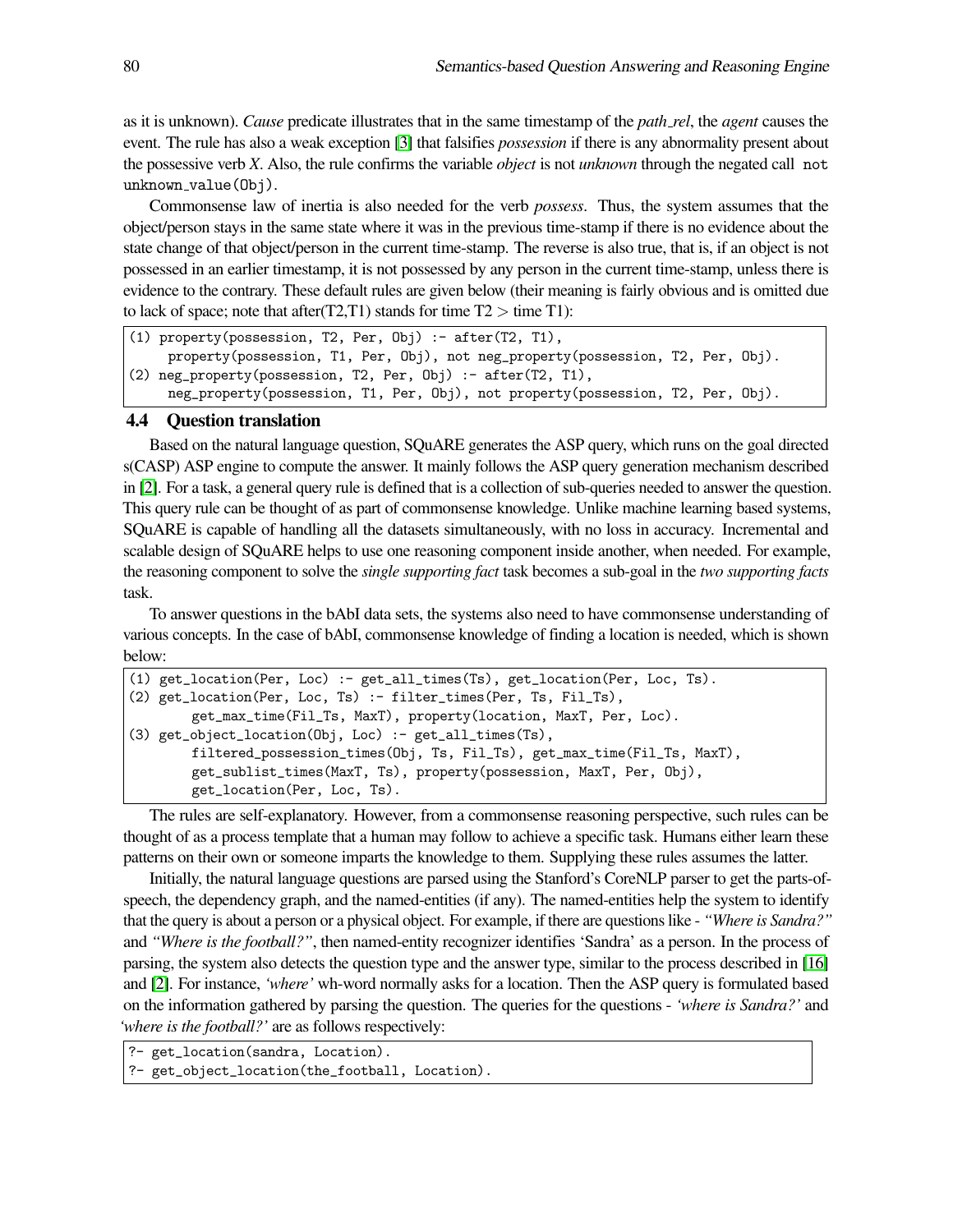# 5 Example

To illustrate the capability of SQuARE further, we discuss a full-fledged example in this section showing the data-flow and the intermediate outputs from each step. Customized section of a story is taken from Task-2.

```
1 Mary moved to the bedroom. 4 Mary discarded the milk there.
2 Mary got the milk there. 5 Mary journeyed to the bathroom.
3 Mary travelled to the hallway.
```
The story tells that: *Mary moved to the bedroom, got the milk and moved to the hallway, where she left the milk and moved to the bathroom*.

Parsed Output: The Stanford's CoreNLP parser generates the syntactic parse tree of each statement, that is next input to the semantic generation algorithm (Algorithm [1\)](#page-4-1). Due to lack of space, only one parse tree is shown (statement 4 for story in Figure [5\)](#page-5-0).

Matching VerbNet Frame: Algorithm [1](#page-4-1) finds partial matching in the parse tree with the frame syntax from VerbNet and grounds the frame semantics. Figure [2](#page-2-1) illustrates an example of a partial matching frame for the verb *discard* that is used in statement (4) of the story. It depicts that if the parse tree partially matches the syntactic structure - *NP V NP PP* then the frame syntax variables — *Agent, Theme, Destination* will be grounded respectively with concrete objects from the sentence. These frame syntax variables are nothing but the thematic roles pre-defined in the VerbNet repository [\[6\]](#page-12-0). As we can see, in this scenario, there is a partial matching between the parse tree and the frame structure. The frame syntax variables are the predicate terms in the frame semantics.

Semantic Generation: After processing the whole story and due to the partial matching, the program generates multiple semantics for different verbs. Because of space constraints, we show one of the many predicates of the instantiated semantics of the verb *discard* below. The process of semantic generation is discussed in Section [4.1.](#page-4-2)

exert\_force(t4, agent(mary), theme(the\_milk)).

The variables *Agent* and *Theme* of the frame semantics (shown above) are grounded with the terms *mary* and *the milk*, respectively. Recall that frame semantics is coded in ASP.

Question: Now, the following natural language question is asked against the story. The actual answer is also given in the same line after the question.

Where is the milk? hallway

ASP Query: Following is the ASP query along with the query rule for this type of question generated by our SQuARE system.

```
get_object_location(Obj, Loc) :- get_all_times(Ts),
        filtered_possession_times(Obj, Ts, Fil_Ts), get_max_time(Fil_Ts, MaxT),
        get_sublist_times(MaxT, Ts), property(possession, MaxT, Person, Obj),
        get_location(Person, Loc, Ts).
?- get_object_location(the_milk, Loc).
```
Answer: The answer found by the SQuARE system matches with the actual answer (*hallway*).

Justification: One major advantage of our framework is that it can provide a justification. This is possible because of the use of query-driven execution under the s(CASP) system. The formatted justification tree for the query corresponding to *"Where is the milk?"* is given below. The answer to the question is *the hallway*, the second argument in the query *get object location*. Providing a justification is as simple as printing the s(CASP) proof tree for the query (indentation represents call depth). In the future, we plan to work on converting this justification into English, similar to an explanation that a human would give.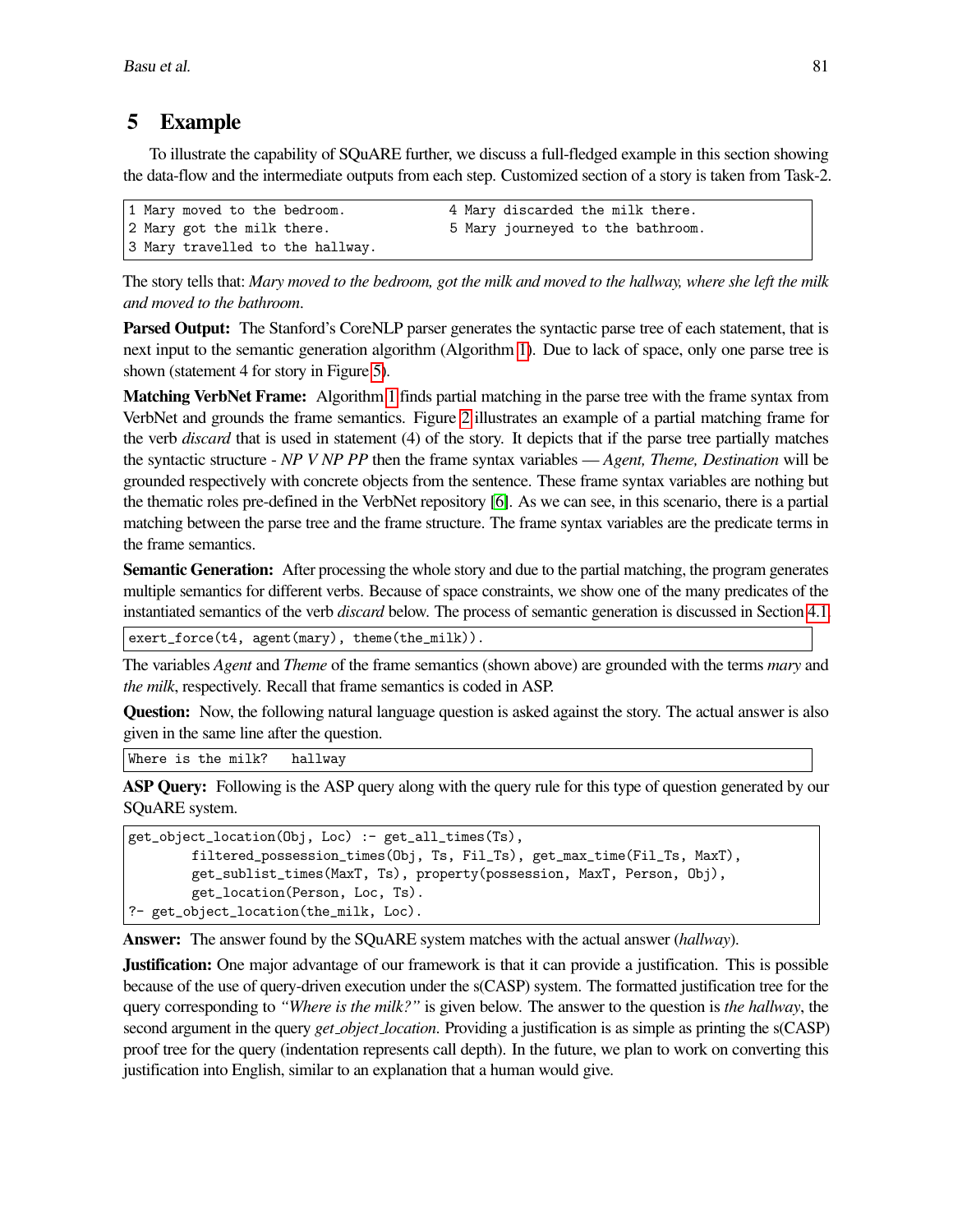```
BEGIN JUSTIFICATION
  get_object_location(the_milk, the_hallway)
    get_all_times([t1, t2, t3, t4, t5])
    filtered_possession_times(the_milk, [t1, t2, t3, t4, t5], [t2, t3])
    get_max_time([t2, t3], t3)
    get_sublist_times(t3, [t1, t2, t3])
    property(possession, t3, mary, the_milk)
    get_location(mary, the_hallway, [t1, t2, t3])
END JUSTIFICATION
```
# 6 Experiments and Results

The bAbI Dataset: We have tested our SQuARE system on the bAbI dataset. The bAbI (pronounced as *"baby"*) question answering tasks [\[23\]](#page-13-2) were created by the Facebook AI research team to help NLU research. As the name indicates, the tasks are also very easy for humans to reason about and answer with proper justification (though it should be noted that some stories have as many as 71 sentences, so the human effort can be non-trivial). The bAbI QA tasks comprise 20 different datasets for 20 independent reasoning tasks such as basic induction, deduction, temporal reasoning, chaining facts, and many more.

This dataset was mainly created for train-and-test based deep learning models for natural language understanding. For each question asked after a set of declarative statements, the datasets provide the supporting facts for the actual answer as well. Not only it expects a learner to memorize the pattern in between a question and an answer, but also to grasp the supporting sentence for that answer. We mainly choose this dataset to show that a model can be created without training that can *"truly understand"* the story and produce the correct answer to a question with proper justification. Moreover, another purpose of choosing the dataset is that it is actually composed of simple sentences and mainly focuses on reasoning. This helps us to concentrate more on knowledge representation and modeling than pre-processing/parsing of the English sentences.

Tasks Description: SQuARE was tested on five bAbI tasks:

- *Single Supporting Fact:* consists of simple questions that can be answered using single supporting fact given earlier in the story for that particular question. The other information given in the story is irrelevant.
- *Two and Three Supporting Facts:* contains questions that require multi-hop reasoning to find the answer from two or three supporting facts that are chained together with information possibly not relevant to that question.
- *Two Argument Relations:* checks the ability of a system to recognize and differentiate the subject and object of a sentence and use commonsense knowledge to answer a question (e.g, *if room A is south of room B, then B is north of A*).
- <span id="page-9-0"></span>• *Positional Reasoning:* tests the spatial reasoning of a system. A story describes a few object's positions and features (e.g., *color of a box*), and asks questions about positional relationship between objects. ML-based system have the most difficulty in this task.

| 1 John travelled to the hallway.<br>2 Mary journeyed to the bathroom.<br>3 Where is John? hallway                        | 1 Mary took the apple there.<br>2 Mary moved to the bedroom.<br>3 Mary moved to the garden.<br>4 Where was the apple before the garden? bedroom                                                                          |  |  |
|--------------------------------------------------------------------------------------------------------------------------|--------------------------------------------------------------------------------------------------------------------------------------------------------------------------------------------------------------------------|--|--|
| <b>Example: Single Supporting Facts</b>                                                                                  | <b>Example: Three Supporting Facts</b>                                                                                                                                                                                   |  |  |
| 1 The bedroom is west of the kitchen.<br>2 The hallway is west of the bedroom.<br>3 What is west of the kitchen? Bedroom | 1 The red square is below the blue square.<br>2 The red square is to the left of the pink rectangle.<br>3 Is the blue square below the pink rectangle? no<br>4 Is the blue square to the left of the pink rectangle? yes |  |  |
| <b>Example: Two Argument Relations</b>                                                                                   | <b>Example: Positional Reasoning</b>                                                                                                                                                                                     |  |  |

Figure 6: Examples of stories in various tasks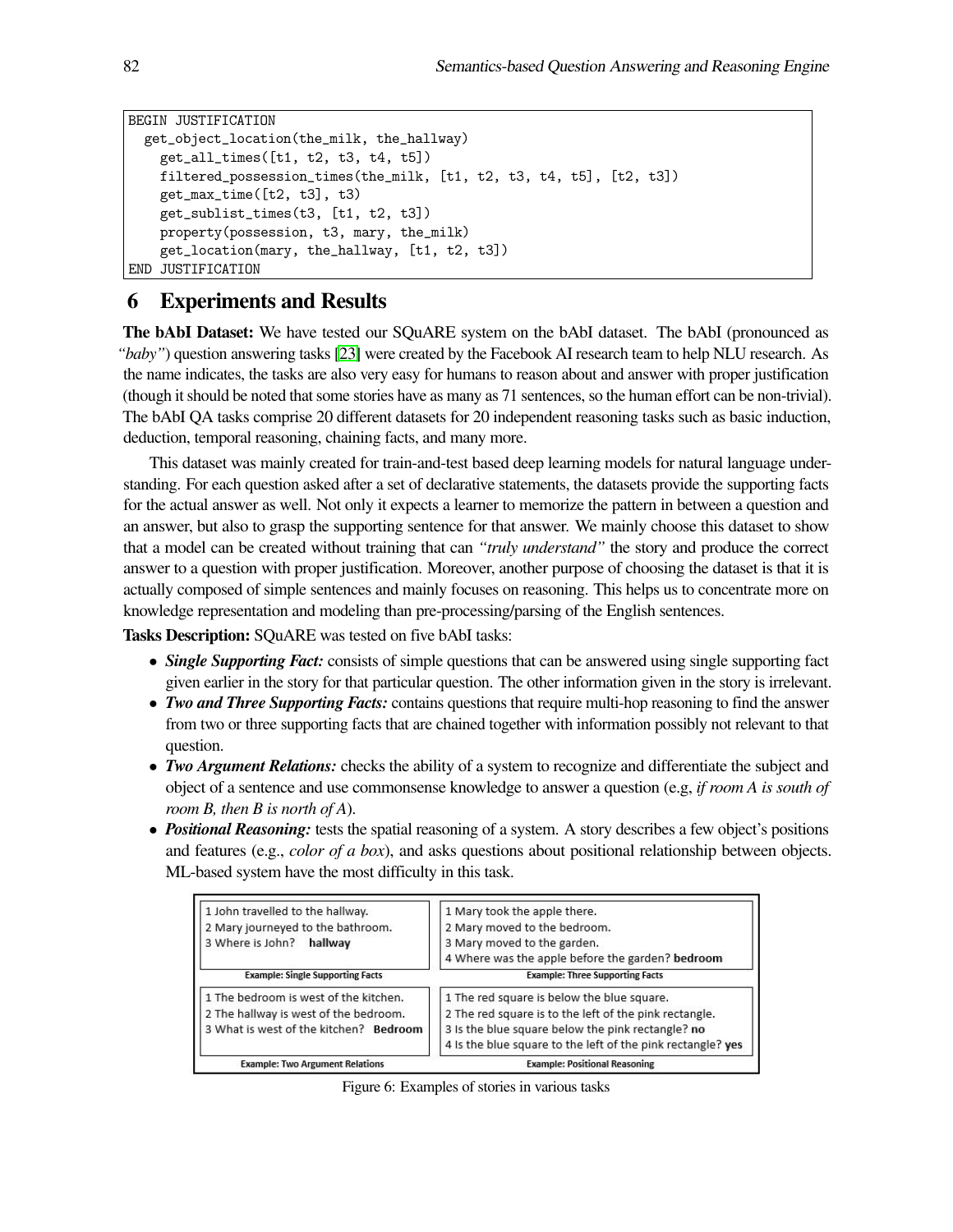<span id="page-10-0"></span>

| <b>Attributes</b><br><b>Tasks</b> | No. of<br><b>Stories</b> | No. of<br><b>Ouestions</b><br>per Story | Avg. Story Size<br>(No. of Sentences) | <b>Accuracy</b><br>$(\%)$ | Avg. Time<br>per Question<br>(Seconds) |
|-----------------------------------|--------------------------|-----------------------------------------|---------------------------------------|---------------------------|----------------------------------------|
| <b>Single Supporting Facts</b>    | 2200                     |                                         | 10                                    | 100                       | 15.4                                   |
| <b>Two Supporting Facts</b>       | 2200                     |                                         | 22                                    | 100                       | 42.8                                   |
| <b>Three Supporting Facts</b>     | 1800                     |                                         | 31                                    | 100                       | 147.1                                  |
| <b>Two Argument Relations</b>     | 11000                    |                                         |                                       | 100                       | 0.6                                    |
| <b>Positional Reasoning</b>       | 1375                     |                                         |                                       | 100                       | 0.3                                    |

Table 1: Performance Results

Example stories for four of the tasks are shown in Fig. [6.](#page-9-0) Example story for the remaining task (*two supporting facts*) was shown in Sec. [5.](#page-7-0) Note that the verb '*is*' is not supported in VerbNet. Thus, commonsense knowledge describing the verb '*is*', coded in ASP, had to be added.

Experiment: As discussed earlier, the stories are converted to an answer set program. The s(CASP) engine executes the translated ASP query to get the answer. In our experiments, this process is repeated for each story and for each question posed to that story. As SQuARE does not require any sort of training, we merged the training and testing datasets together to obtain one single repository for each task to test the SQuARE system. Table [1](#page-10-0) summarizes our results. By achieving 100% accuracy on all five datasets and providing the proof tree for each answer, SQuARE outperforms all the other machine learning and neural-net based systems in terms of accuracy and explainability.

Average time to answer a question can range from 0.3 seconds to around 2.5 minutes. However, we are confident that these times can be greatly improved by careful analysis of the code based on execution profiling as well as improvements to s(CASP) engine that are continually being made. Note that, all the benchmarks are tested on a *intel i9-9900 CPU* with *16G RAM*.

Comparison of Results & Related Work: Table [2](#page-10-1) compares our result in terms of accuracy with other machine learning based models for the five bAbI datasets. N-gram classifier is the baseline model [\[23\]](#page-13-2) for this dataset whereas the LSTM (long-short-term-memory recurrent neural network) [\[5\]](#page-12-6) is the most basic deep-learning model tested. The accuracies for both the N-gram classifier and the LSTM are the result of weak supervision used [\[23\]](#page-13-2), that means the models are trained only on the training dataset given. However, the Structured SVM [\[23\]](#page-13-2), dynamic memory network [\[7\]](#page-12-7), and memory-neural-network (MemNN) with adaptive memory (AM), N-grams (NG), and non-linearity (NL) [\[23\]](#page-13-2) are provided with external supporting facts for training. Multitasking with MemNN shows the accuracy if all the data from all the 20 tasks are used for training. For these tasks, in terms of accuracy, MemNN (AM, NG, NL) and SQuARE achieved 100%. The SQuARE system can provide a justification for the answer, which other ML-based systems cannot.

ASP has also been applied to the bAbI dataset by Mitra and Baral [\[14,](#page-13-12) [15\]](#page-13-13) and has been an inspiration for our work, however, theirs is still a machine learning-based system as it employs inductive LP and statistical methods along with ASP. The system achieves great accuracy, however, it requires annotated examples to be fed into the ILP system to derive the hypothesis. This process is iterative and requires "manually finding the group size" [\[15\]](#page-13-13). Our SQuARE system, in contrast, relies completely on automated reasoning. No manual intervention

<span id="page-10-1"></span>

| <b>Tasks</b><br>Models       | <b>Single</b><br><b>Supporting</b><br><b>Facts</b> | Two<br><b>Supporting</b><br><b>Facts</b> | <b>Three</b><br><b>Supporting</b><br><b>Facts</b> | Two<br><b>Arguments</b><br><b>Relations</b> | <b>Positional</b><br><b>Reasoning</b> |
|------------------------------|----------------------------------------------------|------------------------------------------|---------------------------------------------------|---------------------------------------------|---------------------------------------|
| N-gram Classifier            | 36                                                 | ∍                                        | ⇁                                                 | 50                                          | 46                                    |
| <b>LSTM</b>                  | 50                                                 | 20                                       | 20                                                | 61                                          | 51                                    |
| <b>Structured SVM</b>        | 99                                                 | 74                                       |                                                   | 98                                          | 61                                    |
| <b>DMN</b>                   | 100                                                | 98.2                                     | 95.2                                              | 100                                         | 59.6                                  |
| <b>Multi-Tasking (MemNN)</b> | 100                                                | 100                                      | 98                                                | 80                                          | 72                                    |
| MemNN (AM+NG+NL)             | 100                                                | 100                                      | 100                                               | 100                                         | 65                                    |
| <b>SOUARE</b>                | 100                                                | 100                                      | 100                                               | 100                                         | 100                                   |

Table 2: Accuracy (%) comparison of SQuARE with other models for bAbI tasks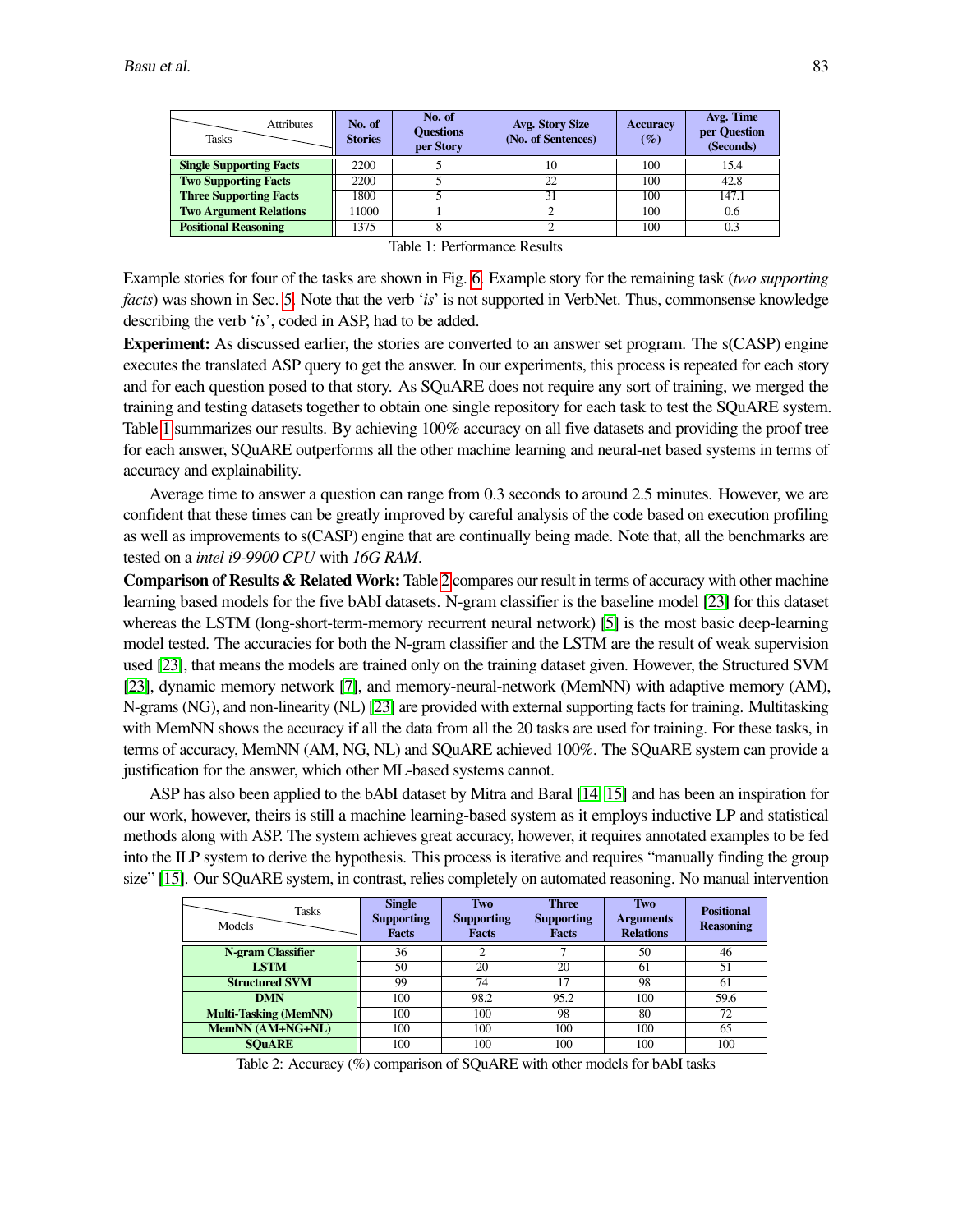is required other than the necessary task of providing commonsense knowledge. Also, in the ILP based approach, the 'mode' declaration needs to be manually encoded for each verb used in each task, whereas SQuARE can generate ASP code automatically using our novel semantic knowledge generation algorithm (discussed in section [4.1\)](#page-4-2). Mitra and Baral's system learns the commonsense knowledge using ILP which requires manual annotation of the examples. In contrast, (reusable) commonsense knowledge has to be hand-coded in the SQuARE system. In that sense, one could argue that Mitra and Baral's approach is better as commonsense knowledge is produced automatically. In their case, however, generation of knowledge from the scenario expressed in natural language *also* requires manual annotation. That part is completely automated in our approach, thanks to our partial matching algorithm and VerbNet. Thus, the SQuARE system further advances state of the art in automated reasoning based approaches for QA.

With respect to commonsense knowledge, we take a different approach: we want to mimic a human in that all commonsense knowledge that an average human possesses should be coded in ASP using predefined simple generic predicates (such as property, cause, after, etc.) and made available to the question answering system. Use of generic predicates simplifies the development of commonsense knowledge, making it reusable and resulting in a scalable QA system. Of course, the amount of knowledge to be coded may be daunting, but it can be constructed incrementally on an as-needed basis. The amount of work would not be any less than annotating examples and generating commonsense knowledge automatically using a machine learning algorithm such as ILP. There may be additional work needed as the commonsense knowledge learned using ILP may have to be manually reviewed for errors and omissions and then manually fixed. Also, the generated commonsense knowledge should follow a standard naming convention for predicates, as we discussed earlier, something that is harder to realize in the ILP approach. If standardized conventions are not followed, the generated commonsense knowledge cannot be of any use to other applications without re-annotation and re-training.

An action language based QA methodology using VerbNet has been developed by Lierler et al [\[10\]](#page-13-14). The project aims to extend frame semantics with ALM, *an action language* [\[10\]](#page-13-14), to provide interpretable semantic annotations. Unlike SQuARE, it is not an end-to-end automated QA system.

Cyc [\[8\]](#page-12-8) is one of the earliest AI projects that aims to capture commonsense knowledge and reason over it. In Cyc, the acquired commonsense knowledge about the world is represented in the form of a vast collection of ontologies that consist of basic concepts and implicit rules about how the world works. To solve an inference problem, Cyc uses multiple reasoning agents in collaboration and these agents rely on more than 1000 premodeled heuristic modules. This is one of the challenges of Cyc as it is very hard to decide which model to apply and when, and which heuristic to use. A commonsense reasoning system should be designed in a simpler way, otherwise we may have acquired all the individual pieces of knowledge to answer and query, but may not be able to compose the answer from the pieces. For this reason, SQuARE uses minimal number of generic predicates and simple ASP-based reasoning rules (default reasoning is used as much as possible). Cyc did not support natural language question answering, however, recently some efforts have been initiated in that direction.

### 7 Discussion

Our goal is to create a semantic-based textual QA framework that mimics the way humans answer questions. Humans understand a passage semantics and use commonsense knowledge to logically reason to find answers. We believe that this process is the most effective way to develop an automated QA system. Intelligent behavior in humans is due to both learning and reasoning. At present, machine learning dominates AI. Machine learning is useful for many tasks (e.g., in parsing English sentences, detecting sentiment, etc.), however, it is not sufficient by itself for completely automating tasks that require intelligence. For automating intelligent behavior we need automated commonsense reasoning as well. The SQuARE system is a step in that direction. Note that it does not require any manual coding other than providing commonsense knowledge.

The SQuARE system has many advantages over a machine learning based QA systems. It can answer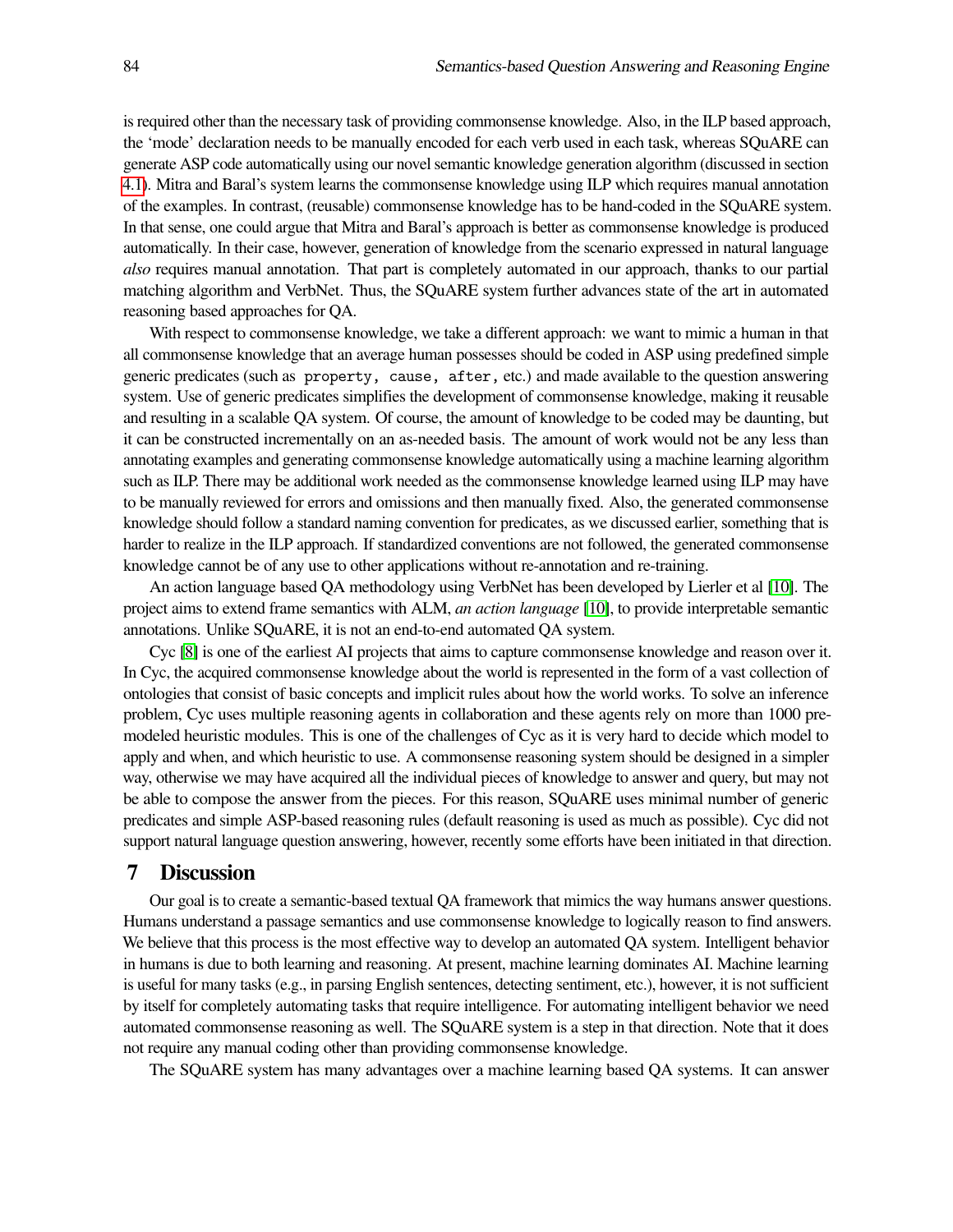questions without training. For example, none of the ML-based systems discussed in Table [2](#page-10-1) will be able to answer the question - *"Is milk a liquid?"* without appropriate training data. SQuARE can answer such questions based on its commonsense knowledge, just like a human. SQuARE is also capable of providing explanation for each computed answer. Providing explanation shows a system's true "understanding" of the matter, which is a necessary feature of a truly intelligent system. Interpretability makes SQuARE transparent, that means the system can be well understood, debugged, and improved. Also, our approach is incremental in nature. The system can be easily expanded to cover more NLU tasks without hampering the earlier accuracy. On the contrary, expanding the capabilities of a machine learning system often requires hyper-parameter tuning, which often results in reduced accuracy.

# 8 Future Work and Conclusions

This paper proposes a semantic based general question answering framework that uses commonsense knowledge to generate an answer with proper justification. This robust framework for automated QA preserves scalability, interpretability and explainability. We also demonstrated an end-to-end QA system called SQuARE that uses this framework to convert textual knowledge to semantic representation and reason over it with goal-directed ASP to answer questions posed in English. SQuARE relies on the s(CASP) goal-directed system and produced 100% accuracy on five bAbI tasks on which it was tested. The SQuARE system is a step towards general QA systems that can answer natural language questions against any text, automated conversational AI systems, etc.

As part of our future work, we plan to complete the remaining 15 bAbI tasks. The bAbI suite has many other more advanced tasks as well (*understanding children's books, understanding movie dialogs,* etc.). We plan to extend SQuARE to implement those tasks too. Eventually, our goal is to develop a conversational AI system based on automated commonsense reasoning (using the goal-directed s(CASP) system) that can "converse" with a person based on "truly understanding" that person's dialogs. We also plan to automate the commonsense knowledge generation process using state-of-the-art ILP systems [\[22\]](#page-13-15).

# References

- <span id="page-12-3"></span>[1] Joaquin Arias, Manuel Carro, Elmer Salazar, Kyle Marple & Gopal Gupta (2018):*Constraint answer set programming without grounding*. TPLP 18(3-4), pp. 337–354, doi[:10.1017/S1471068418000285.](http://dx.doi.org/10.1017/S1471068418000285)
- <span id="page-12-5"></span>[2] Kinjal Basu, Farhad Shakerin & Gopal Gupta (2020): *AQuA: ASP-Based Visual Question Answering*. In: Practical Aspects of Declarative Languages, Springer International Publishing, Cham, pp. 57–72, doi[:10.1007/978-3-030-](http://dx.doi.org/10.1007/978-3-030-39197-3_4) [39197-3](http://dx.doi.org/10.1007/978-3-030-39197-3_4) 4.
- <span id="page-12-2"></span>[3] Michael Gelfond & Yulia Kahl (2014): *Knowledge representation, reasoning, and the design of intelligent agents: The answer-set programming approach*. Cambridge University Press, doi[:10.1017/CBO9781139342124.](http://dx.doi.org/10.1017/CBO9781139342124)
- <span id="page-12-1"></span>[4] Michael Gelfond & Vladimir Lifschitz (1988): *The stable model semantics for logic programming.* In: ICLP/SLP, 88, pp. 1070–1080.
- <span id="page-12-6"></span>[5] Sepp Hochreiter & Jürgen Schmidhuber (1997): *Long short-term memory*. Neural computation 9(8), pp. 1735–1780, doi[:10.1162/neco.1997.9.8.1735.](http://dx.doi.org/10.1162/neco.1997.9.8.1735)
- <span id="page-12-0"></span>[6] Karin Kipper, Anna Korhonen, Neville Ryant & Martha Palmer (2008): *A large-scale classification of English verbs*. Language Resources and Evaluation 42(1), pp. 21–40, doi[:10.1007/s10579-007-9048-2.](http://dx.doi.org/10.1007/s10579-007-9048-2)
- <span id="page-12-7"></span>[7] Ankit Kumar et al. (2016): *Ask me anything: Dynamic memory networks for natural language processing*. In: ICML, pp. 1378–1387, doi[:10.1109/ASYU48272.2019.8946411.](http://dx.doi.org/10.1109/ASYU48272.2019.8946411)
- <span id="page-12-8"></span>[8] Douglas B Lenat (1995): *CYC: A large-scale investment in knowledge infrastructure*. Communications of the ACM 38(11), pp. 33–38, doi[:10.1145/219717.219745.](http://dx.doi.org/10.1145/219717.219745)
- <span id="page-12-4"></span>[9] Beth Levin (1993): *English verb classes and alternations: A preliminary investigation*. U. Chicago Press, doi[:10.1075/fol.2.1.16noe.](http://dx.doi.org/10.1075/fol.2.1.16noe)